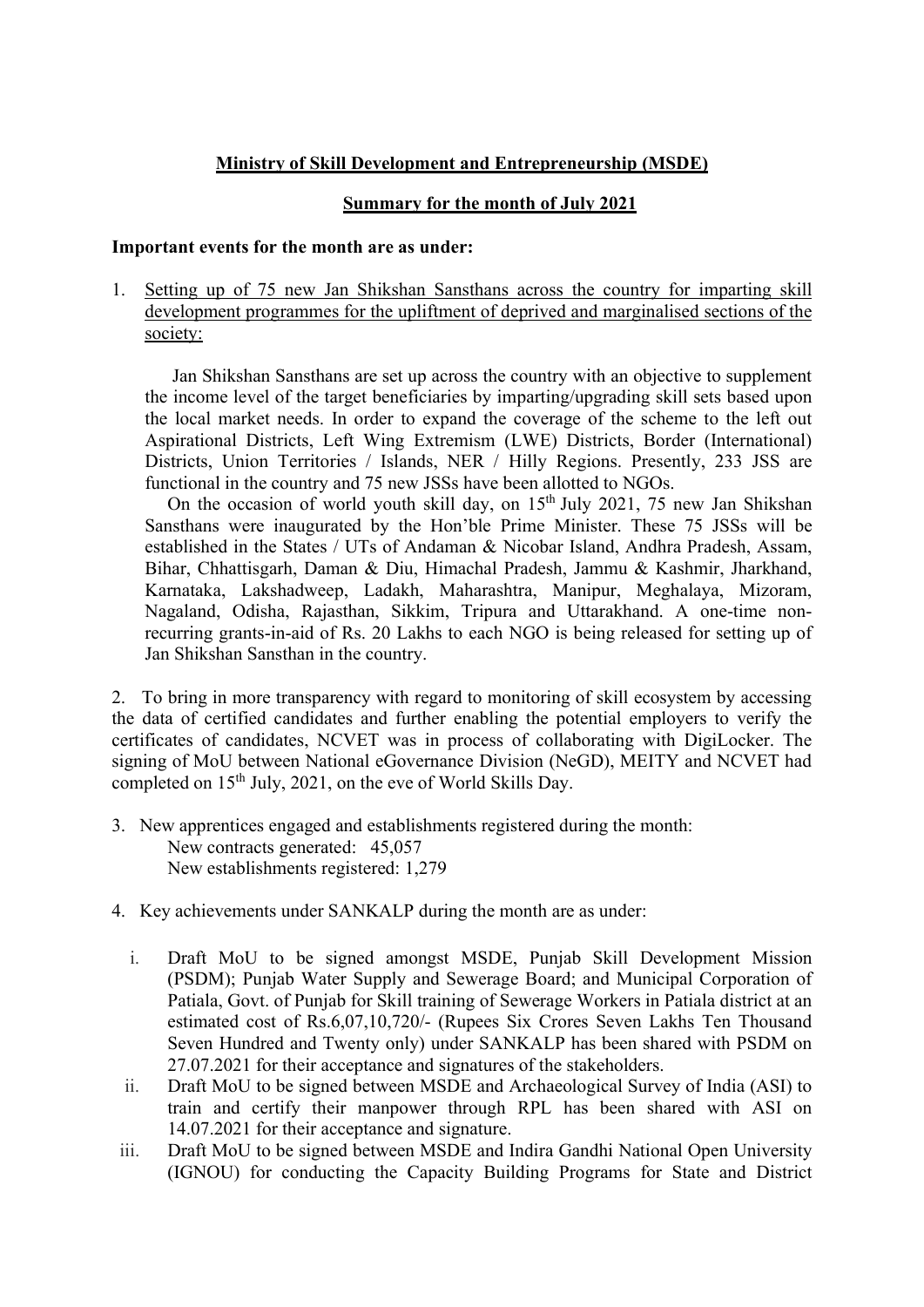officials under SANKALP, through IGNOU at an estimated cost of Rs. 10,43,57,000 (Ten Crores Forty Three Lakhs Fifty Seven Thousand Only) (inclusive of taxes) is under process.

- iv. Draft contract to be signed between MSDE and THSC for the "Student Heritage Ambassador" project - a special project as part of MSDE's initiative for Azadi ka Amrit Mahotsav has been shared on 19.07.2021 with Tourism and Hospitality Skill Council (THSC) for their acceptance and signature.
- v. Six SSCs have been identified by MSDE for undertaking the Adarsh Gram Skill Camp project as part of Ministry's initiative for Azadi ka Amrit Mahotsav under SANKALP at an estimated cost of Rs 5,31,19,209/- (Rupees Five Crore Thirty One Lakh Nineteen Thousand Two Hundred and Nine only) (excluding taxes). Contract with Automotive Skill Development Council (ASDC) has been signed on 28.07.2021 while contract signing with the remaining 05 SSCs for the project is under process.
- vi. M/s Netprophets Cyberworks Pvt. Ltd. has been engaged for additional scope of service i.e. Digitization and maintenance of District Skill Committee (DSC) Toolkit at an estimated cost of Rs 52,97,958/- (excluding taxes).
- vii. Draft RFP for selection of an agency for conducting a 'Tracer study on employment outcomes of women candidates trained through short-term skill training programs' has been referred to IFD for their concurrence.
- viii. A Request for Expression of Interest (REoI) for selection of an agency for 'Creation of a model District level PwD skill database' under SANKALP has been published in CPP Portal on 26.07.2021 for soliciting proposals.
- ix. The progress of NIMI SANKALP Cell and implementation of Mahatma Gandhi National Fellowship (MGNF) programme by NIMI, was reviewed in a meeting held on 13.07.2021 under the Chairpersonship of Additional Secretary, MSDE.
- x. Funds amounting to Rs. 6,71,40,000/- (Rupees Six Crore Seventy One Lakh Forty Thousand only) as 1st installment (15%) has been released to NSDC for the special project Accelerated Mission for Better Employment & Retention (AMBER).
- xi. Sanction order for the payment of Rs. 1,09,74,824/- (Rupees One Crore Nine Lakh Seventy Four Thousand Eight Hundred Twenty Four Only) (including taxes) to M/s E&Y for the Professional services rendered by them for the period from April, 2021 to June, 2021 has been issued.

5. The 10<sup>th</sup> meeting of the National Skills Qualification Committee (NSQC) under NCVET was held under the joint Chairpersonship of Dr Nirmaljeet Singh Kalsi, Chairperson, NCVET on 29th July, 2021, wherein 100 Qualifications were presented before the Committee, for approval. The Committee approved 69 Qualifications, 31 Qualifications were conditionally approved. With this, a total number of 4423 qualifications have been aligned to NSQF, till date.

## 6. Initiatives by DGT:

#### A. Apprenticeship Section

- i. Five new ATS designated trades under ATS notified in the Gazette.
- ii. STRIVE Status:
- a) 680 lakhs (40lakhs\*17 ICs) funds in FY 2021-22 has been released directly to the account of the State Society (Project Account) through State treasury. The State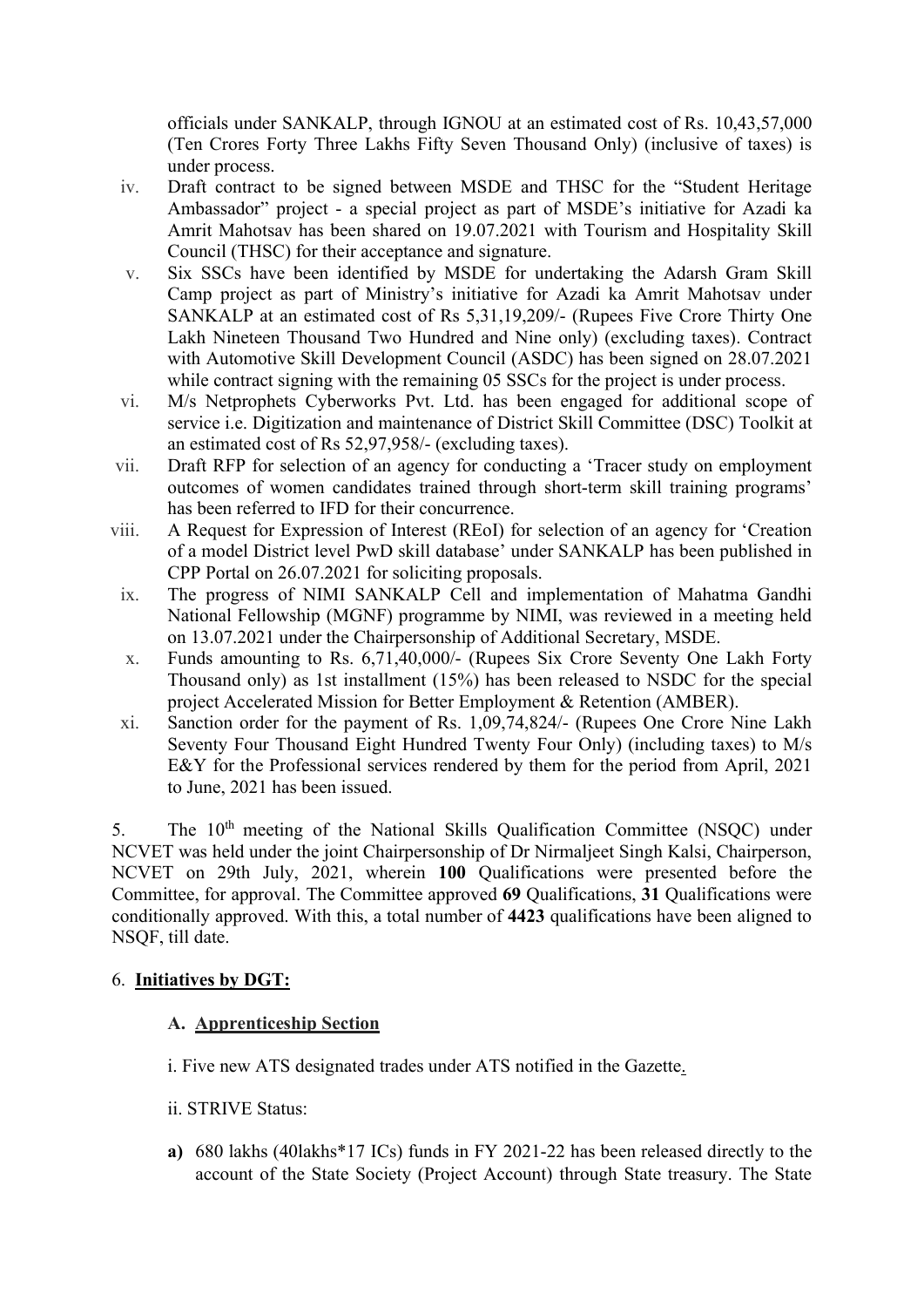Society, on directive of SAMC, will further release funds to IC's Society (or equivalent) project bank account.

- b) Rs 46.22 lakh has been released in FY 2021-22 to the Odisha state towards establishment of State Apprenticeship Monitoring Cell (SAMC) under STRIVE projects component of improved and broadened Apprenticeship Training.
- c) Rs 47.86 lakh will be released to the Delhi state in FY 2021-22 towards establishment of SAMC under STRIVE projects component of improved and broadened Apprenticeship Training. E- file is enroute.
- d) Rs 54.78 lakh will be released to the Tamil Nadu state in FY 2021-22 towards establishment of SAMC under STRIVE projects component of improved and broadened Apprenticeship Training. E- file is enroute.
- e) Signed Tripartite Agreement from Madurai Jewellery Manufacturers Consortium Private Limited (Madurai, Tamil Nadu), and two in 5 Unique ICs i.e. Pipili Applique Cluster, Puri, Cuttack, Odisha and Simha Shakti Okkuta, Sirsi, Uttara Kannada, Karnataka have been returned after signed from DG/AS. and Nagaland Contractors and Suppliers Union (Kohima, Nagaland) has not signed Tripartite Agreement yet.

Their Contracts are yet to be signed.

### B. Scheme Division

- a. The Single Nodal Agency account creation and mapping done for 9 States as on 28 July 2021. All the others States have been briefed about the procedure thereof and are in the process of opening the accounts.
- b. Flowchart/ Outline for the website to be developed for Scheme and under process of development
- c. Discussion done with DOE regarding the 10% GBS utilization scheme with budget outlay of 97 Crore.
- d. Selection of 7 Model ITI recommended by Selection Committee in addition to existing 29 Model ITIs. Letters sent to send to sign MOA.
- e. Revised Guidelines prepared and submitted for Entrepreneurship Development Cell under PM DAKSH.
- f. Revised Concept Note for Scheme to cater to NER in view mandatory 10% GBS prepared & submitted for approval.
- g. Funds released 8.61 Crore to Arunachal Pradesh under ESDI
- h. DAKSHATA scheme briefing presentation sent to Hon'ble minister and presentation given by DGS/AS
- i. Approval obtained from IFD regarding release of Rs. 442.80 Lakh to State of Nagaland under ESDI scheme.

## D. Project Division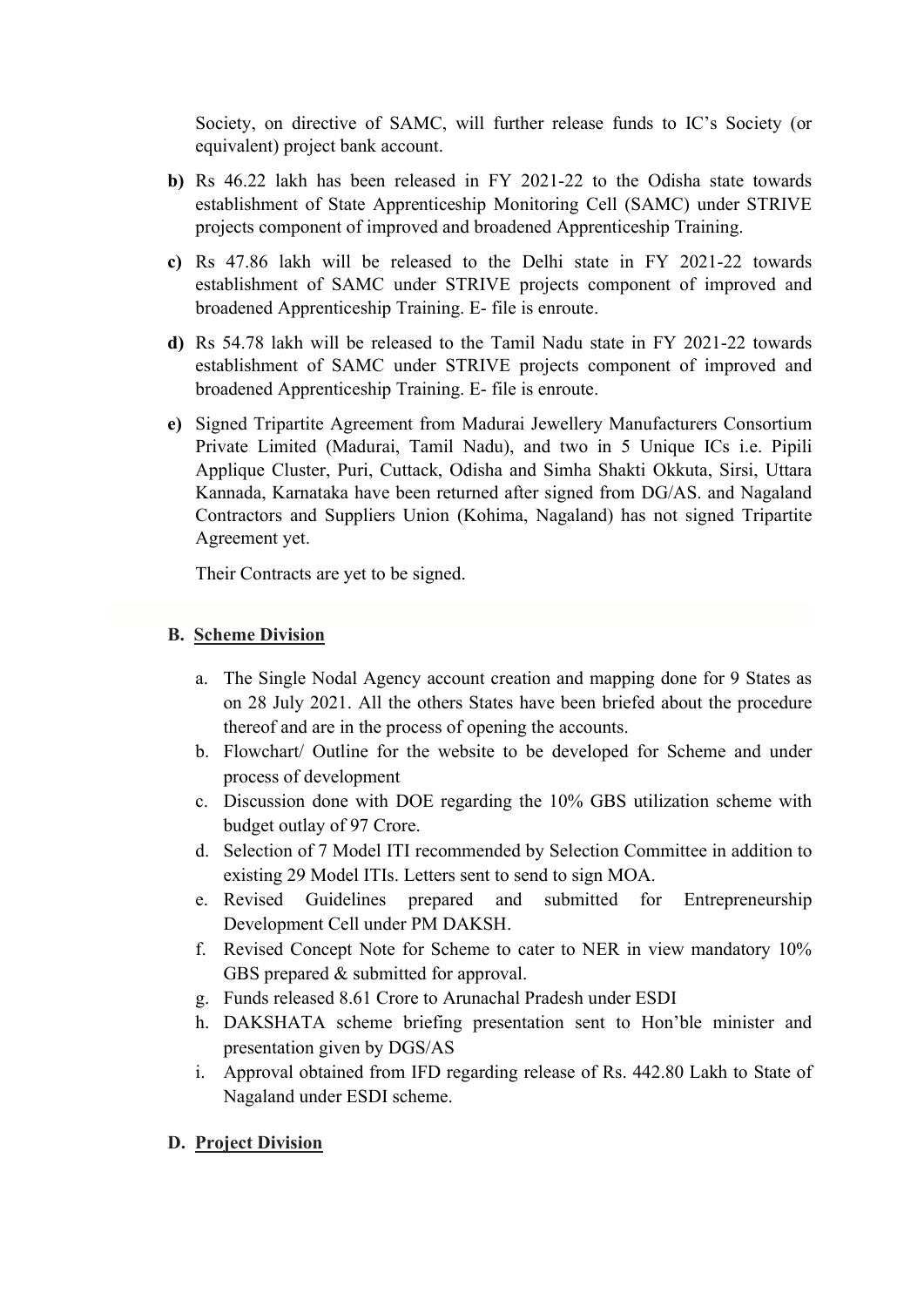- a. Two ITIs signed tripartite agreement to participate in the programme. Till date a total of 425 ITIs have signed Performance based grant agreement
- b. Based on achievement by two more State/UT (Meghalaya & Jammu & Kashmir) in reduction of Instructor's Vacancy, documents were submitted to IVA for verification.
- c. Based on achievement under DLI 3 (DLR i) i.e. the MSDE has developed a policy paper on sustainability plan for the recruitment, training and career progression for ITIs trainers, documents were submitted to IVA for verification.
- d. Based on verification report of IVA request was submitted to World Bank for releasing an amount of USD 3 Million linked with DLR 3 for achievement by 6 States in reduction of trainer in ITI and USD 1 Million for achievement against development of Career Progression Policy for ITI Trainers.
- e. A model Career Progression Policy for ITI Trainers was shared with States for developing their respective policies.
- f. Review meetings (VC) were conducted with 18 participating states on 9th,12th & 13th July 21 regarding progress made and future expenditure plan under State component (Result Area 2)
- g. Review meeting cum capacity building workshops were organized on 16th July 21 for 12 State Apprenticeship Monitoring Cells (SAMC)
- h. Interactive seminar with 50 ITI from 25 states was conducted to discuss ways to Improve Enrolments and Enhancing Admissions in ITI.
- i. A stakeholder committee meeting for Implementation of PMKVY in ITIs was held on 19th July to discuss various issues of implementation.

# E. CD Section

- a. A bilingual booklet on 57 new courses created by CD Section was unveiled by Hon'ble Minister MSDE and Hon'ble Minister of State MSDE on the World Youth Skills Day event held on 15.07.2021, showcasing new courses to be introduced from 2021 session covering 22 sectors and DGT schemes (CTS, CITS, ATS, Flexi MoU & STT).
- b. Eight qualifications files submitted to NCVET for consideration seeking NSQF approval, in their forth coming NSQC meeting dated 29.07.2021.
- c. First meeting on Standing Committee on Curriculum and Standards (SCCS) to be convened on 30.07.2021 under DG(T)/AS as chairperson.

# F. CFI Section

- a. The advertisement for the Admission Notice of Craft Instructor Training Scheme admissions for the session 2021-22 has been released in the Employment news and in other 58 popular dailies.
- b. NSTI Scheme- DRISHTA (Developing & Reinvigorating Instructor Skills & Honing Training Adaptiveness) - A Holistic Scheme for Strengthening of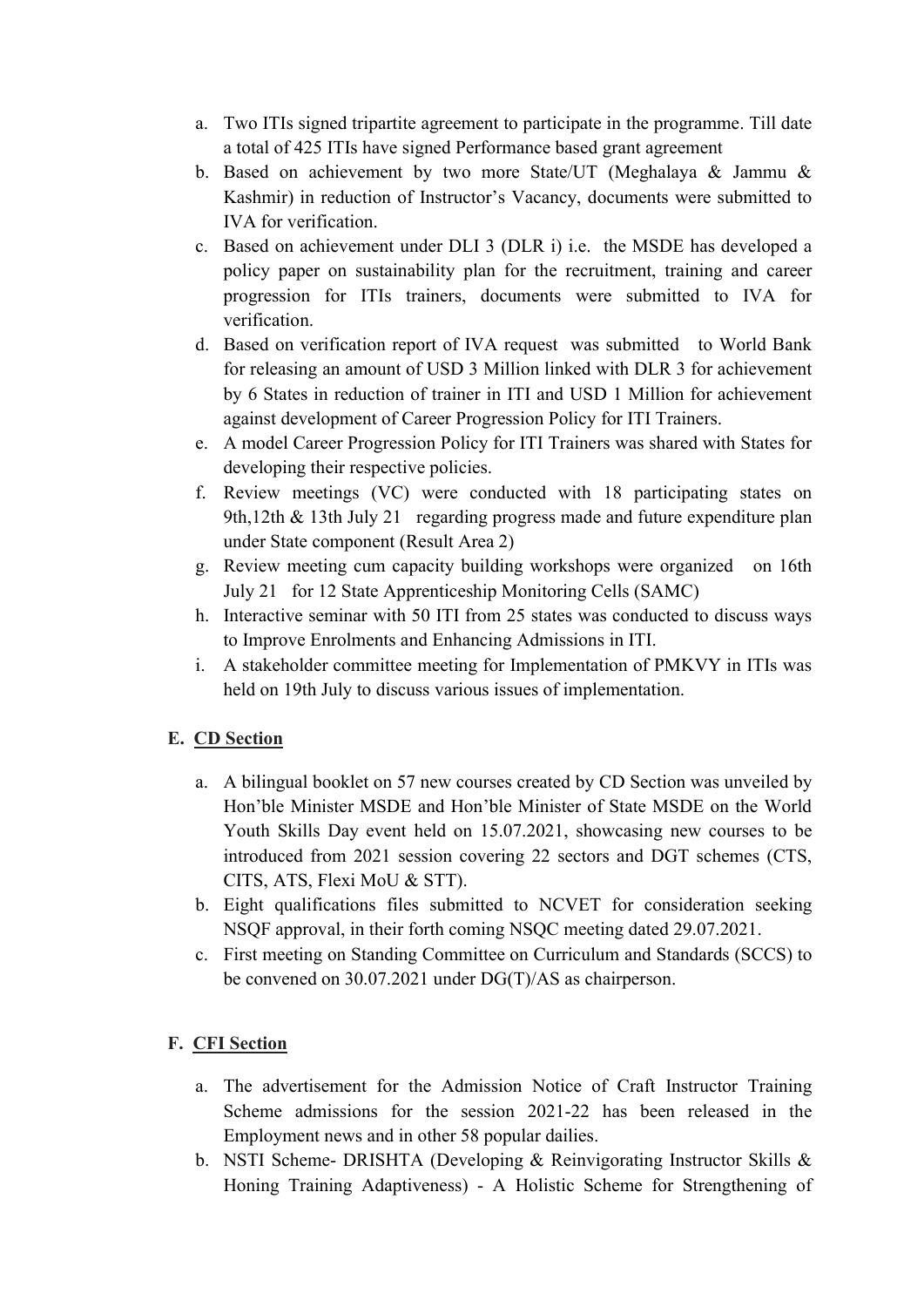NSTIs is prepared and the approval of the Honourable Minister, SDE is solicited.

- c. The advertisement for the Admission Notice of Centralized Craftsman Training Scheme admission in the National Skill Training Institutes (NSTIs) for the session 2021-22 has been released in the Employment news and in other 58 popular dailies.
- d. A booklet incorporating the details of all the Toppers of AITT 2020 along with the State and UT-wise Toppers have been prepared and forwarded to all the State Directorates dealing with Skill Training.
- e. The Toppers as referred are being honoured with the issue of Certificate of Merit.
- f. The Branding of NSTIs with Sector Specialization has been finalized in discussion with the NSTI heads.
- g. The NSTIs have been identified for introduction of The Newly developed NCVET approved CITS courses from the Session 2021-22 in consultation with the Institute Heads.
- h. Ensuring the celebration of Azad ki Amrit Mahotsav in NSTIs.

### G. IT Cell

- a. Training of Trainers under NetAcad Program CCNAv7- Routing and Switching started from newly established CISCO net academy at 6 locations.
- b. Started the process for integration of NIC Sandes application with NCVTMIS for sending the messages to all stakeholders.
- c. MoU with CISCO for their support in training under CSR has been extended till June 2022
- d. MoU between DGT and Accenture, Quest Alliance and CISCO for their support under CSR has been extended for 4 years till June 2024.
- e. Wide publicity of PM LIVE Address on one year of NEP2020 by sending SMS to all trainees and uploading on all websites.
- f. ITI geo-location data shared with Hon'ble MoS Office
- g. Some of the key activities taken under NCVTMIS portal in July 2021:
	- i. Deployment of complete Grievance Module with drill down reports.
	- ii. Training for field officers and ITIs on grievance module
	- iii. Flexi MoU marksheet/ Certificate for Annual system completed
	- iv. Facility for upload of details and generation of certificates and marksheets of candidates under LWE scheme as requested by DET, Chhattisgarh with Pre Foundation course as minimum qualification.